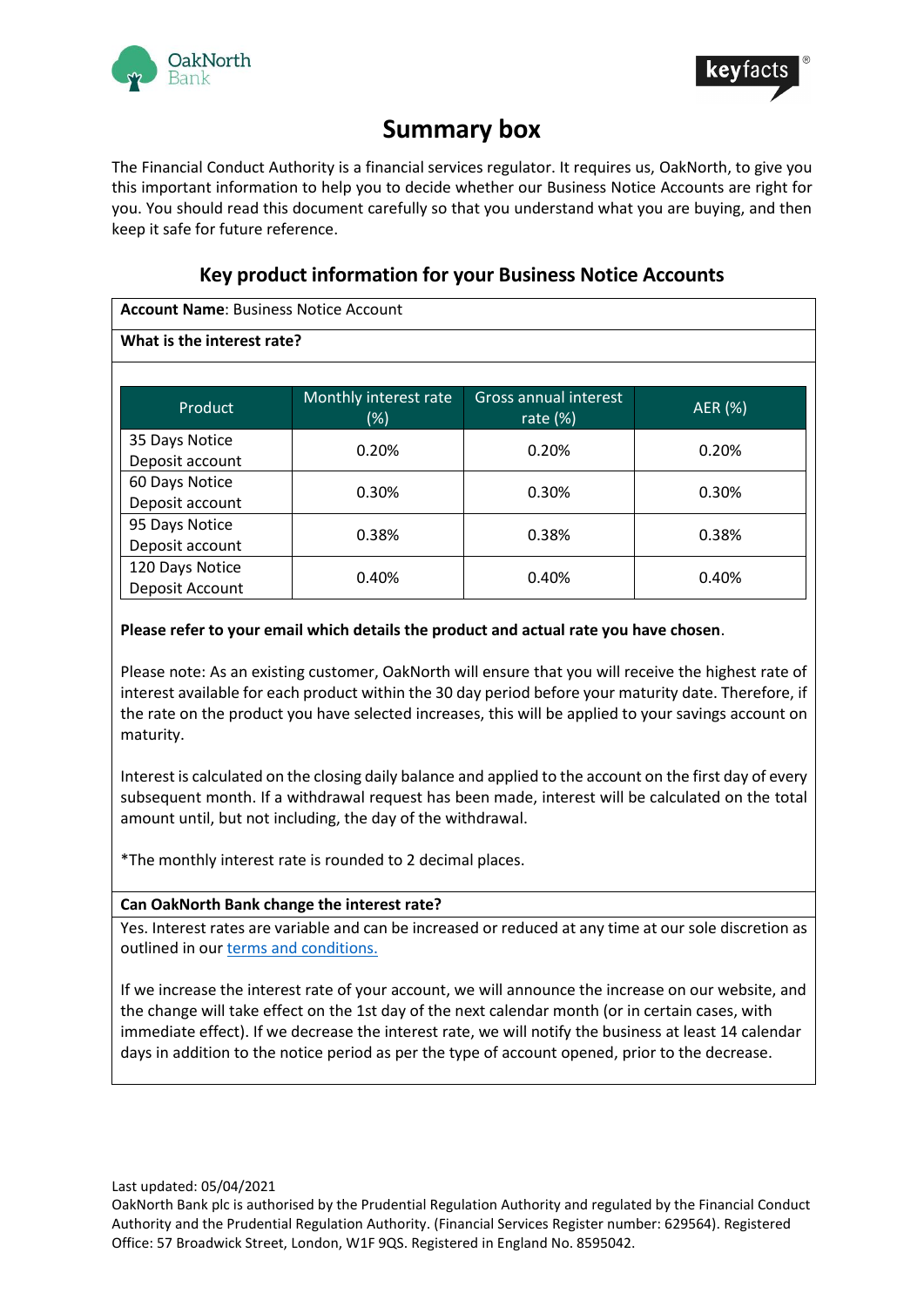



#### **What would the estimated balance be after 12 months' deposit based on a £10,000 deposit?**

| <b>Product</b>                  | Initial deposit at account<br>opening | <b>Balance after 12 months</b> |
|---------------------------------|---------------------------------------|--------------------------------|
| 35 Days Notice Deposit account  | £10,000                               | £10,020.00                     |
| 60 Days Notice Deposit account  | £10,000                               | £10,030.00                     |
| 95 Days Notice Deposit account  | £10,000                               | £10,038.00                     |
| 120 Days Notice Deposit account | £10,000                               | £10,040.00                     |

This is only an example for illustrative purposes and does not take into account your individual circumstances.

This example assumes that; no further deposits or withdrawals are made, that any interest earned stays in the account, and that there is no change to the interest rate.

\*The estimated balance refers to the balance based on the interest rates shown above. Please refer to your Maturity Confirmation email which details the product and actual rate you have chosen

#### **How do I open and manage my account?**

Our business accounts are available to businesses that have been registered in the UK for at least 3 years and are registered with HMRC to pay tax in the UK.

We require personal details (name and date of birth) and residential addresses for all applicants (business directors, members, shareholders and other users connected with the account). All applicants must be aged 18 or over, UK residents and liable to pay tax in the UK.

The business must **not** be engaged in any of the following activities: oil or gas production; leather tanning; manufacturing, dressing or dyeing of fur; armaments; defence activities; wholesale or recovery of waste or scrap; banking or credit; trade finance; insurance or pensions activities; and gambling or betting activities.

Applications to open an account must be complete[d online](https://www.oaknorth.co.uk/savings/business-savings/business-deposit/) through the savings page on our website.

Minimum deposit required to open an account: £10,000.

Maximum deposit for each account: £1,000,000.

Maximum deposit (excluding interest) that can be held across all OakNorth Business Savings Accounts: £1,000,000.

There is no limitation on the number of deposits made into your account. The account can continue to receive deposits up to the maximum principal account balance even if the product is withdrawn. We may withdraw a product at any time which means that the product will be closed to new deposit applications.

Once you activate online banking, your account can be managed via the ['My Account'](https://www.online.oaknorth.co.uk/) section of our website.

#### Last updated: 05/04/2021

OakNorth Bank plc is authorised by the Prudential Regulation Authority and regulated by the Financial Conduct Authority and the Prudential Regulation Authority. (Financial Services Register number: 629564). Registered Office: 57 Broadwick Street, London, W1F 9QS. Registered in England No. 8595042.